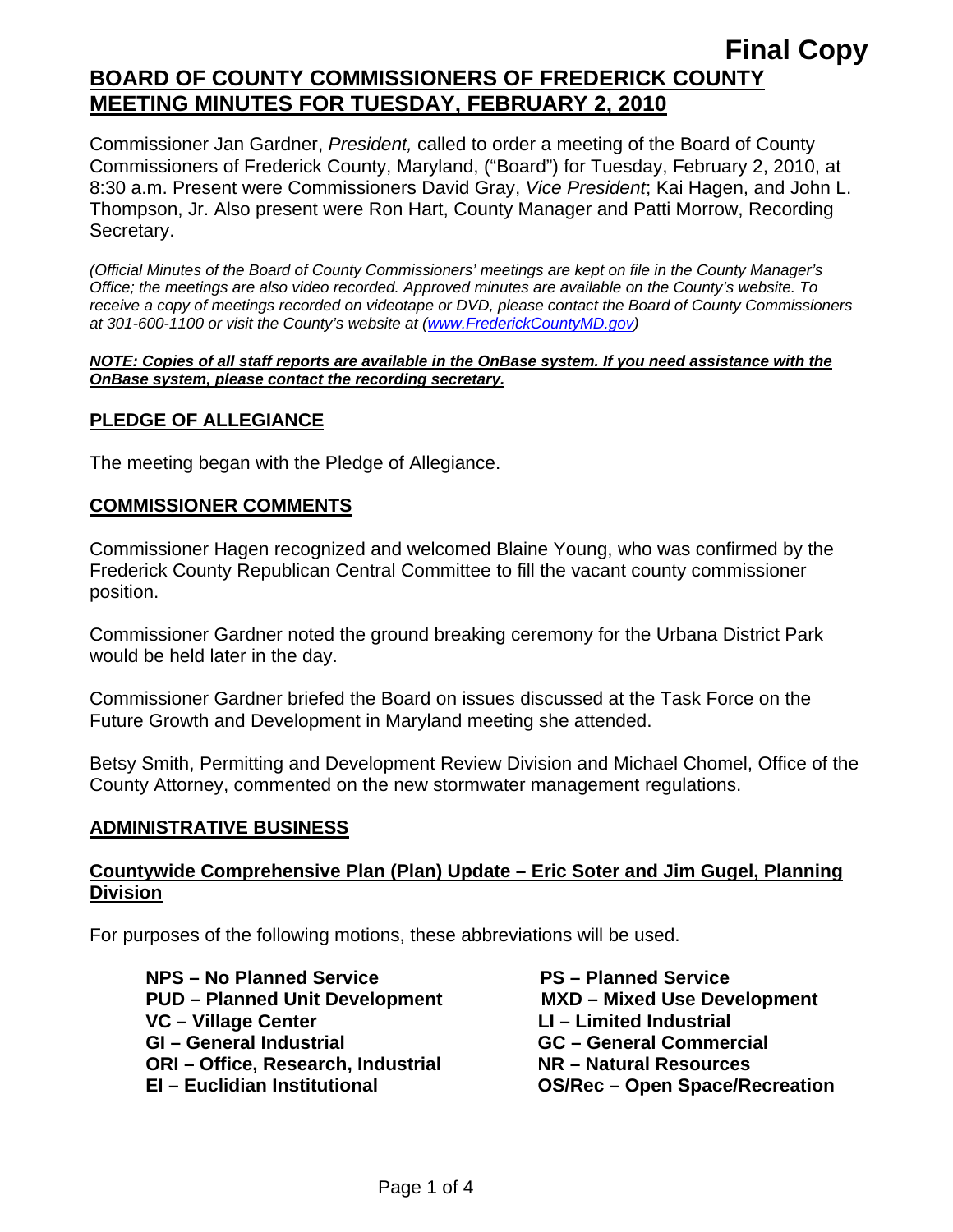Mr. Gugel reviewed the agenda with the Board. He noted the Frederick County Planning Commission recommendations would be available for the Thursday, February 4 meeting.

### **General Issues**

### Mapping of Municipal Boundary

Staff noted the mapping issue was related primarily to the City of Frederick and how the recently annexed properties would be reflected on the county's zoning and land use plan maps.

Commissioner Thompson moved to revert to showing the newly annexed property on the land use map as they were designated when they were in the county. Commissioner Gray seconded the motion that failed 2-2 with Commissioners Gardner and Hagen opposed.

(Commissioner Gardner passed the gavel to Commissioner Gray.)

Commissioner Gardner moved to reflect on the county comprehensive plan map recognition of property that is in a municipality but cross-hatched where the Board had a different land use designation and zoning area specific to the Crum, Thatcher, Summers and Landmark properties and also to allow mapping of the Priority Preservation Area to overlap the municipal boundary. Commissioner Hagen seconded the motion that passed 4-0.

(Commissioner Gray passed the gavel to Commissioner Gardner.)

### Water and Sewerage Plan Issues

Mr. Gugel briefed the Board on water and sewerage plan issues. He noted some properties may not be able to transition between classifications as it stands now.

Wendy Kearney, Office of the County Attorney, commented on the water and sewerage plan.

Commissioner Hagen moved to direct staff to add language to the water and sewerage plan "5" category classification to add the exception language that a "5" classification would be applied to a PUD or MXD floating zone approval that was in a land use designation and PS area. Commissioner Gray seconded the motion that passed 3-1 with Commissioner Thompson opposed.

## The City of Frederick (City)

Mr. Gugel noted the Board had recently discussed the appropriate water/sewer classifications for the recently annexed properties in the City.

Commissioner Hagen moved to reflect NPS for the Crum and Thatcher properties and PS for the Summers and Landmark properties on the county sewer plan map. Commissioner Gray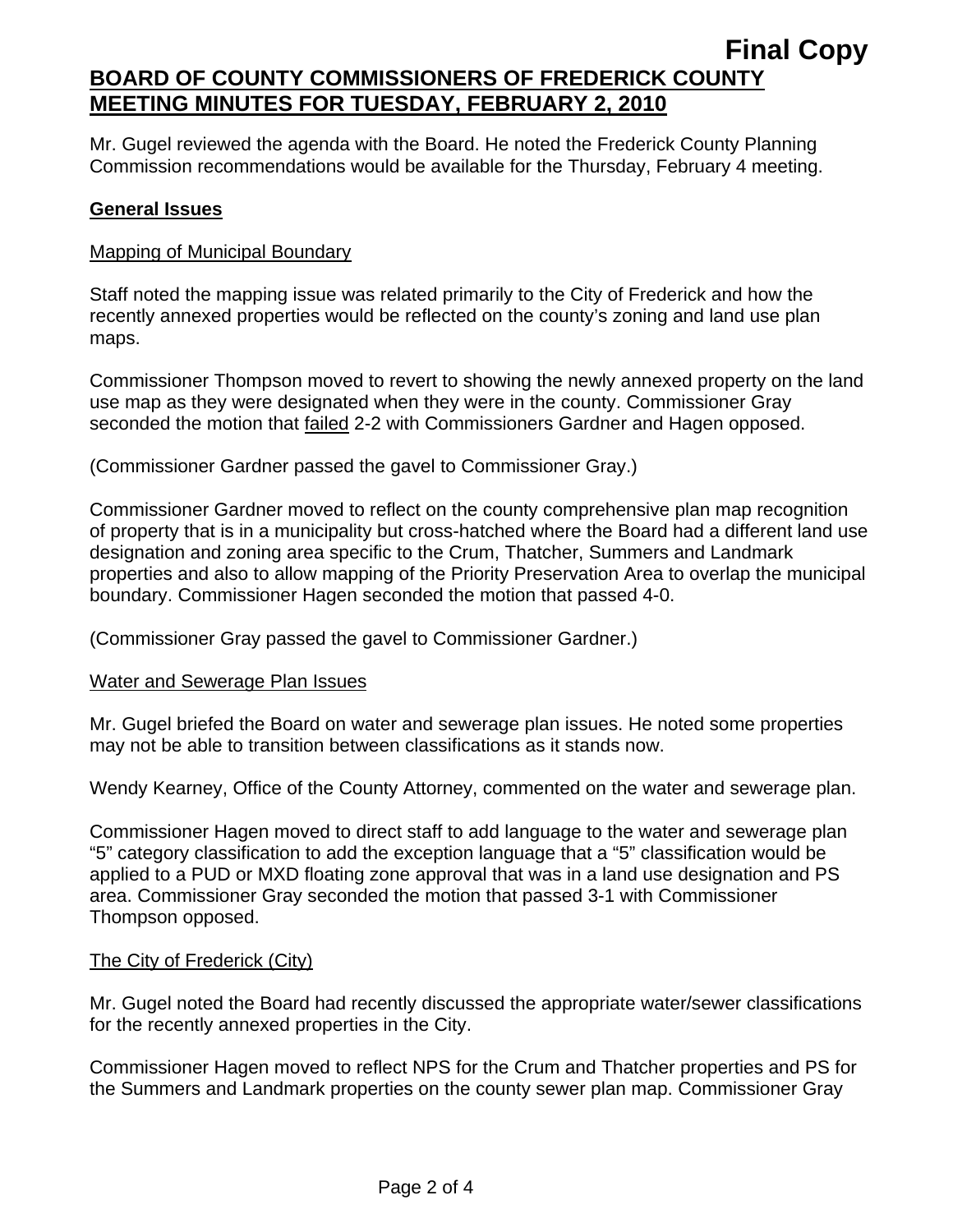seconded the motion that passed 4-0. It was noted the properties would be PS on the county water plan map.

Mr.Gugel indicated the Sanner property would be NPS on the Board's draft water and sewer plan map.

#### Eastalco Employment Area

Mr. Gugel presented revisions to the water and sewerage plan classifications for the area.

By consensus, with Commissioner Thompson opposed, the Board approved the following revisions:

- 1. The isolated area of LI at the intersection of Mountville Road and Ballenger Creek Pike would change from a "5" classification to NPS and would not be considered as part of the Eastalco Employment Area.
- 2. The Stanford and Mullinex industrial parks and the connecting farm parcel would be removed from the community water/sewer service area and be classified NPS and would be kept within the community growth area for the Eastalco Employment Area.

#### Zoning Text Amendments

Mr. Gugel and Shawna Lemonds, Planning Division, gave an overview of the EI and OS/Rec – Open Space/Recreation text amendments.

#### Development Capacity Data

Staff presented reports regarding information on the residential and employment development capacity with comparisons between the current plan and the Board's draft plan.

### **COMMISSIONERS COMMENTS**

None.

### **PUBLIC COMMENTS (3 MINUTE PRESENTATION)**

- Roy Stanley
- Kitty Smith
- Mark Friis, Rodgers Consulting, Inc.
- Virginia Floyd